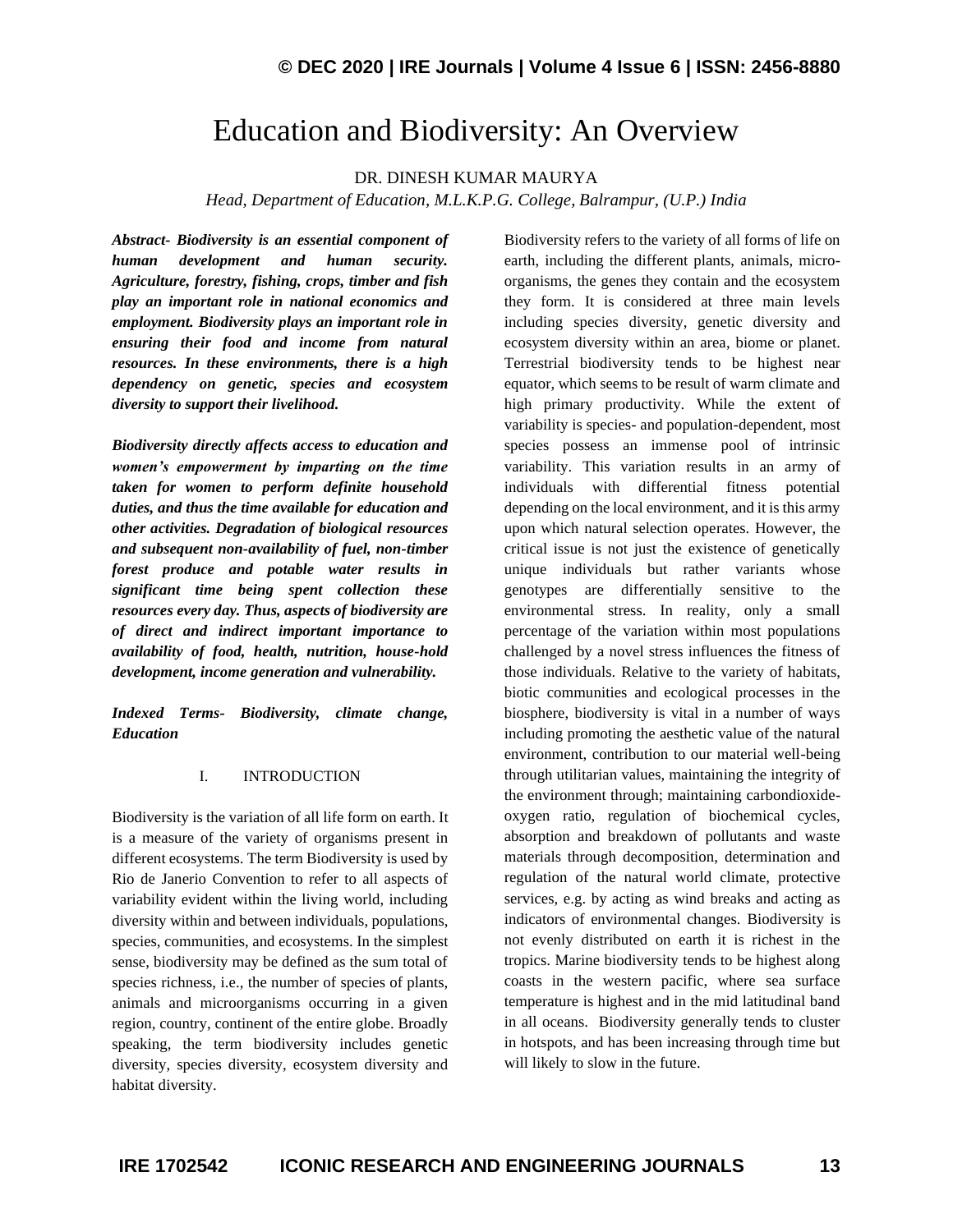Traditional knowledge is a dynamic knowledge system ever changing, adapting, expanding and adjusting to the local situation and it has close links with the culture, civilization and religious practices of the communities. It covers all spheres of human activity such as art, architecture, agriculture, education, literature, environment and all other human vocations. Genetic resources constitute an integral component of biological diversity. They provide the basis not only for the continuous evolution and maintenance of life supporting system on earth, but also for the sustainable economic, scientific, technological, cultural and spiritual development of mankind. The prospects of exploring biodiversity for new medicines, foods, crops, insecticides, pesticides and other commercially valuable genetic and biological products and process are booming, and it is due to rapid development in biotechnologyparticularly genomics, proteomics, enzymatic and transgenic technologies- herbal technology and this exploration of biodiversity for commercially valuable genetic and biochemical resources is termed as " bioprospecting"- a concept pioneered by Thomas T. Eisner as " Chemical prospecting" ( Eisner 1989, Reid *et.al* 1993). The advancements in biotechnology has further redefined the overall scope and utility of bioprospecting to encompass all relevant activities related to systematic search for genes, natural compounds, designs and whole organism in wildlife with a potential for product development by biological observation and biophysical, biochemical and genetic methods without disruption to nature (Mateo *et.al.*2001). in short, bioprospecting involves investigation of genetic resources or biochemicals for new chemical leads (Laird and Ten Kate 2002) and includes three major areas such as "chemical prospecting", "gene prospecting" and "bionic prospecting" (Mateo *et.al.*2001).

India is one among the 12 mega gene centers of the world. The Indian gene center is considered the centre of origin and domestication of as many as 356 major and minor crop plants species and as many 326 wild relatives of crop plants. India has always been playing a proactive role in the development and implementation of several global, international, regional and national policies and programs related to environment, traditional knowledge are two capital resources of India and they form the prime focus of all the sectorial and cross sectorial programs centered on sustainable development. Throughout the history, biodiversity has been the commons of local communities, with both resources and knowledge being freely exchanged. Less than a year after CBD came into force, the World Trade Organization (WTO) in 1994 was established with a different agenda. The convection is founded on the principle that the local communities are dependent on biodiversity and should continue to benefit from it. The WTO administers are global trading system, much of which is founded on the private monopoly rights of transnational corporations over biodiversity. Thus, we observe a paradigm shift in the world view on biodiversity and its utilization in the 21st Century.

Despite the benefits from biodiversity, today's threats to species and ecosystems are the greatest recorded in recent history and virtually all of them are caused by human mismanagement of biological resources often stimulated by misguided economic policies, pollution and faulty institutions in-addition to climate change. The climate change has a huge impact on biodiversity (Prakash and Srivastava, 2019). The biodiversity conservation is required for sustainable development and survival of plants and animals because biodiversity is the foundation of human life (Verma and Prakash, 2020). Overall, climate change could make it more difficult to grow crops, raise animals, and catch fish in the same ways and same places as we have done in the past (Prakash, 2014). When challenged with any environmental stress, plant populations can exhibit four different responses. The first and most common is one in which the population exhibits no response because the individuals are resistant to the environmental stress. The second and most severe case is the situation in which the population is extremely sensitive, resulting in mortality of all individuals and local extinction. In the remaining two categories of response, individuals within the population are affected by the stress, but the mechanism of response and the genetic consequences differ. In the third response category, the stress is physiologically accommodated, and growth and reproductive success of the individuals are unaffected (Physiological accommodation). In the fourth category, the stress differentially affects members of the population, with some individuals exhibiting better growth and reproductive success due to genetically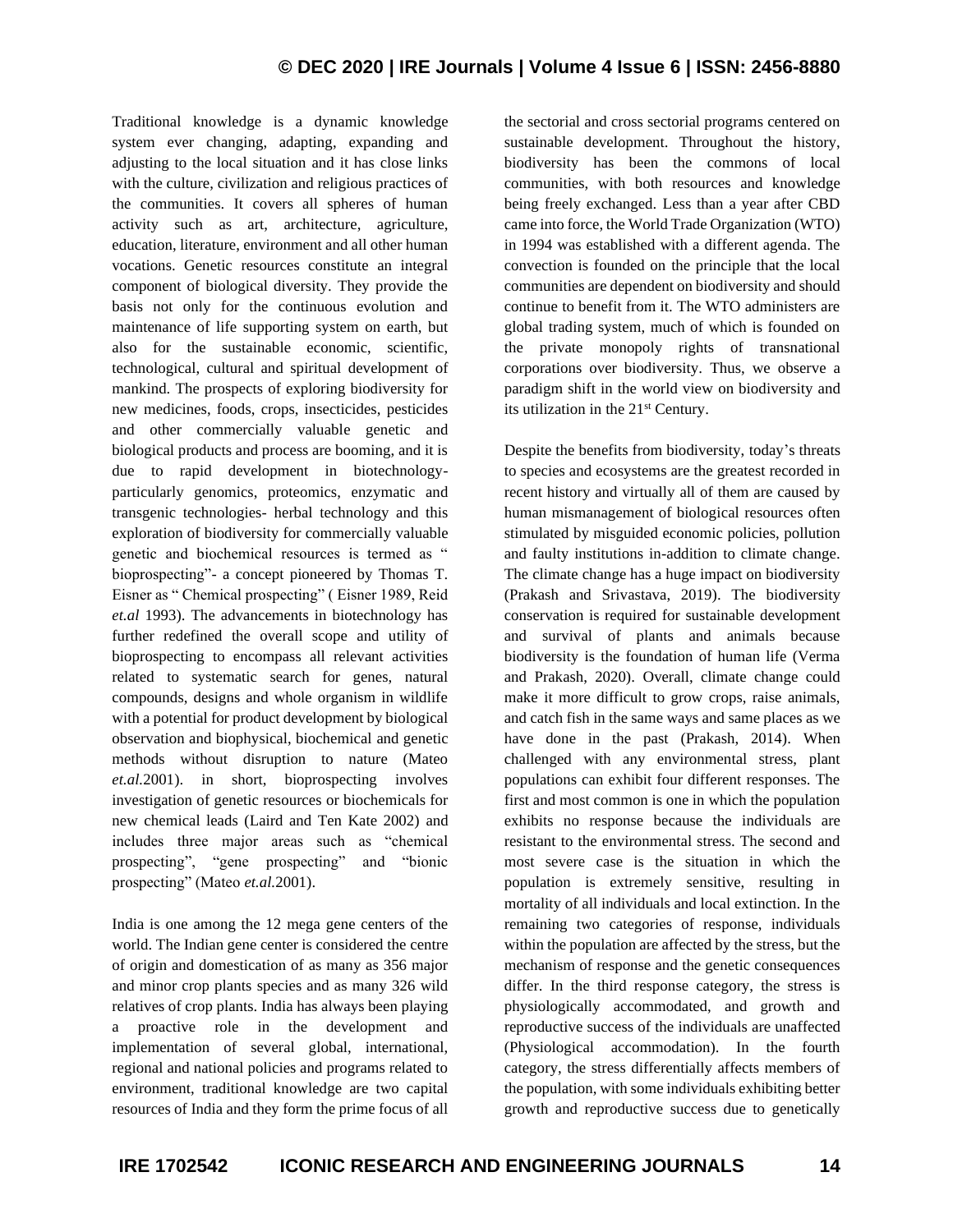determined traits. Over several generations, this latter situation results in the progressive elimination of sensitive individuals and a shift in the genetic structure of the population towards greater resistance (microevolution). The other prerequisite to microevolution is the presence of an environmental stress that effectively selects for alleles conferring resistance. For stresses that are intermediate-to-low in intensity and prolonged in exposure duration (i.e., chronic stress), the most likely responses are physiological accommodation and/or microevolution, with only the latter affecting biodiversity. Throughout a species' distribution, a mosaic of different environments exists such that the ecological factors prevalent in one location may not be significant in another. With respect to the species, genotypic variation in morphology, physiology, and biochemistry is pervasive. The result is predictable: in any given locality, natural selection favors organisms possessing heritable traits maximizing fitness to the unique ecology of the local environment. Conspecific populations thriving in other areas possess different assemblages of habitat-specific traits. The pattern that emerges over time is a non-random array of genotypes throughout the species' distribution reflecting, in part, variation in the environment. The species' gene pool in any given generation is structured into pockets of locally attuned genetic variation. The evolution of population resistance to any environmental stress depends on two factors: (1) the availability of genetically determined, plant-to-plant variation in response to the stress and (2) natural selection for resistance. The interplay between these two processes dictates not only the speed with which populations can evolve resistance but the limits to what natural selection can achieve. The salient point is that evolution at the level of populations can be substantial, but there are significant limits to what evolution can achieve (Bradshaw and McNeilly 1991a).

Women are significant actors in natural resources management and they are major contributors to environment rehabilitation and conservation. Women have not only knowledge about the environment but they protect and care the environment. Women being primarily responsible for domestic and household management interact more intensively with both the natural and built environment. This study was carried out on role of women in environmental security in India with the objective to socio-economic status of women, assess the participation level of women in activities related to the environment such as household, health and hygiene, water and air, awareness and adoption level of available related technologies, identify the constraints and hurdles in adopting related modern technologies and role of home scientists in solving the remaining constraints and hurdles in adopting develop practices. These household activities are eco-friendly in nature and protect the environment. Thus, biodiversity is a measure of the health of ecosystems and is the foundation of ecosystem services to which human wellbeing is intimately linked (Prakash and Verma, 2019).

Environmental degradation is a result of the dynamic interplay of socio-economic, industrial and technological activities. Environmental changes may be driven by many factors including economic growth, population growth, urbanization, intensification of agriculture, rising energy use and transportation, Poverty still remains a problem at the root of several environmental problems. Environmental problems in India arise as negative effects of developmental process and from conditions of poverty or under development. Thus, there is an urgent need for conserving our environment via conserving our biodiversity. For this purpose, new and aggressive projects have to come-up at the end of Government and NGO's end. Even the awareness of the severity of the problem at school level will also bring fruitful effects in due course of time.

## REFERENCES

- [1] Bradshaw, A.D., and McNeilly, T. (1991). Evolutionary response to global climate
- [2] change. *Ann. Bot. 67:5-14.*
- [3] Eisner, T. (1989). Prospecting for natures chemical riches, issues in science and technology, 6 (2): 31-34.
- [4] Mateo, N. Nader, W. and Tamayo, G. (2001). Bioprospecting: in: Asher, L.S. (ed.) encyclopedia of biodiversity, vol. 1, Academic press, California, USA, 471-488.
- [5] Prakash, S. (2014). Global warming and its impact on ecosystem, agriculture and human